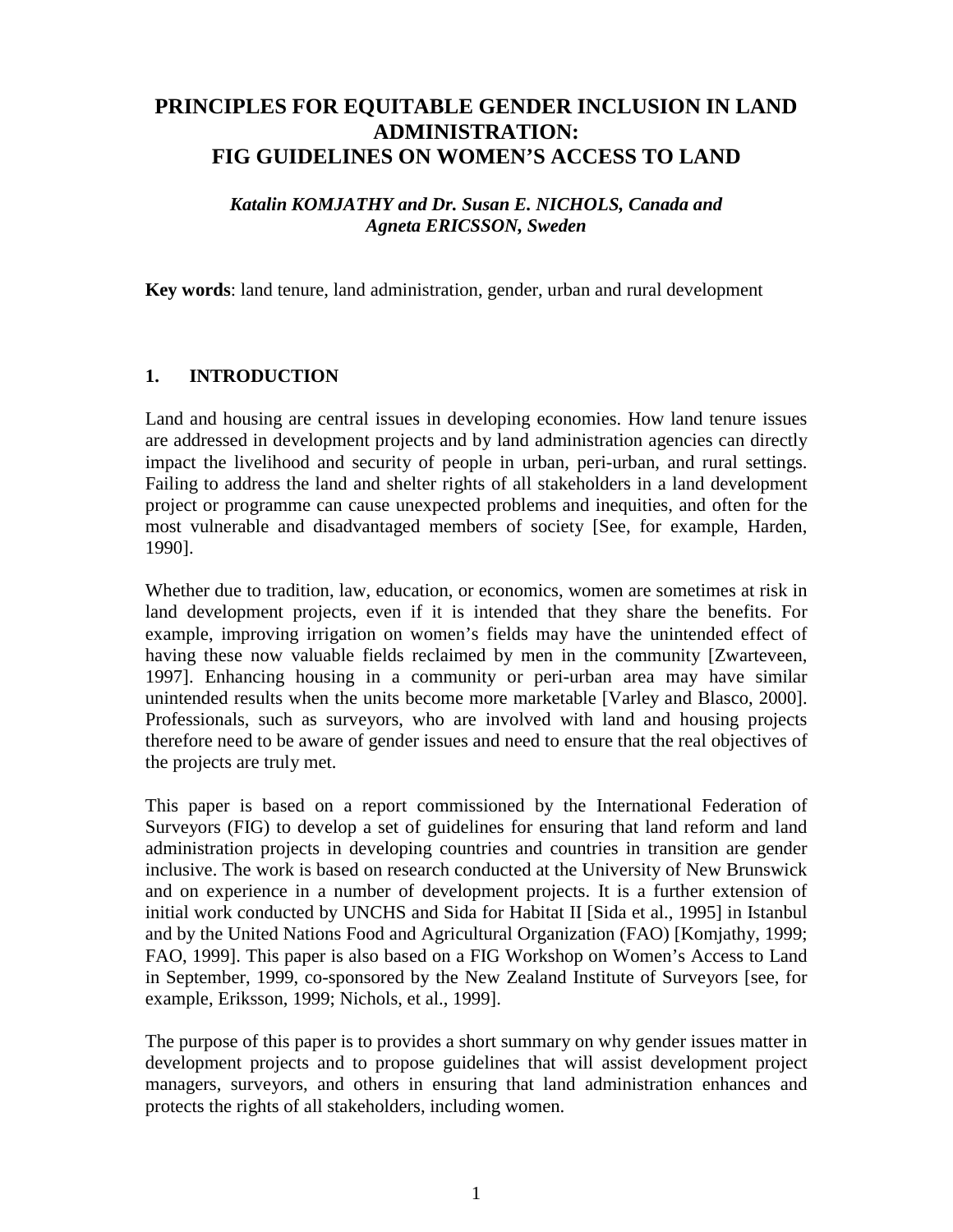# **1.1 Why Surveyors Should be Concerned**

According to the Women's Summit [UN, 1995] findings in most societies women have very unequal access to, and control over land, housing associated resources, and basic infrastructure. It has been long acknowledged however that providing food for the family is primarily the responsibility of women [e.g, Crowley, 2001]. Yet women's direct access to land resources, credit, and shelter can be put at risk in programmes such as land titling, formalization of property rights, and even housing or road improvements.

Surveyors and other land professionals, who help to establish how land rights are allocated, adjudicated, and protected, need to be more aware that gender inclusive land policies and land institutions are critical. A first step in this direction is understanding the complexities behind a simple term such as "access to land".

# **2. ACCESS TO LAND AND ITS RESOURCES**

Access is the right or opportunity to use, manage, or control land and its resources. It includes the ability to reach and make use of the resource. When describing access to land, we can distinguish between quantitative parameters (such as the nature of tenure, the size of the parcel and its economic value) and qualitative parameters (for example, legal security, and documented, or registered evidence of rights to land). These parameters play an important role in "measuring" access to land before, during, and after development projects or land administration programmes.

In societies following customary rules, women's direct access to land through purchase or inheritance is often limited. Since women are the major producers of household food supply there are usually customary provisions for indirect access to land in terms of use rights as community members, wives, mothers, sisters, or daughters. These use rights, however, do not grant enough security for women when traditional family structures dissolve. The economic and social well-being of women and their children are at increased risk when women face widowhood and divorce, or when the male head of household does not or cannot exercise his traditional responsibilities to his family.

In many communities, access to resources is governed by both written and customary laws. In instances when conflicts exist between traditional norms and national laws, as is often the case when women's rights are considered, local norms generally prevail and are enforced by community members. Written national laws granting women equal access to productive resources are essential but for these rights to be legitimate and adhered to, it is necessary to secure the support of the local community. Thus "having a law" does not necessarily mean that women have equitable recourse to remedies should the law be broken.

Equitable access to land does not only mean the quantity of rights allocated. To make use of the rights and opportunities, access to land must also be enforceable or secure (for example, against seizure by force or by law). Equitable access must also be effective, i.e., by including equitable access to other resources such as irrigation, roads or finance. The support of legal, customary and family institutions are fundamental if women's access to land is to be preserved and improved.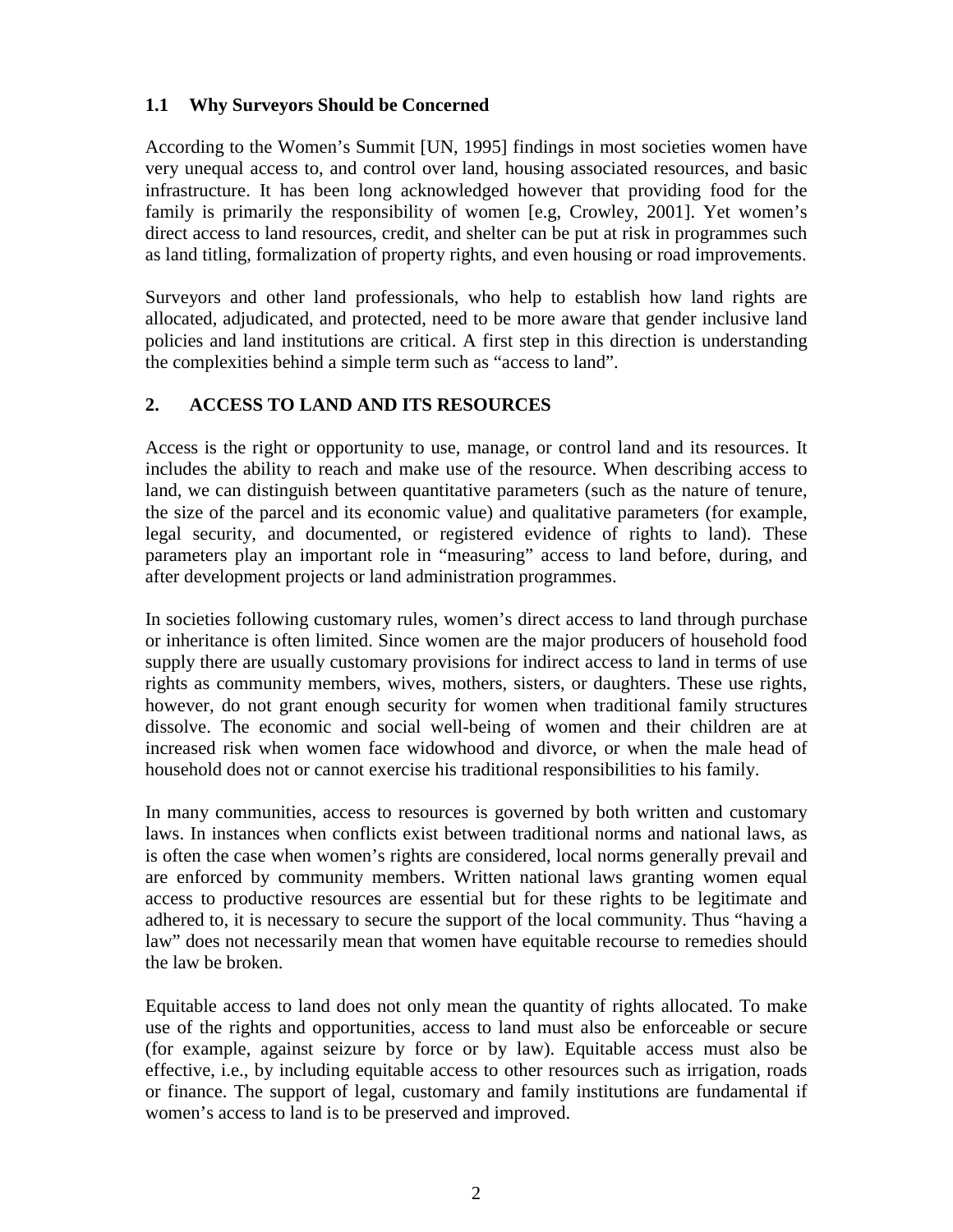

Figure 1. Institutions that Affect Women's Access to Land and Housing Rights

### **3. WHY IS GENDER AN ISSUE IN LAND REFORM AND LAND ADMINISTRATION REFORM?**

The body of evidence stressing that outcomes of land reform and land administration programmes and projects have different implications for men and women has grown significantly in recent years (e.g. Zwarteveen [1997], Lastarria-Cornhiel [1997], Agarwal [1995], Habitat [1999]). Traditionally, the involvement of men in such programs was viewed as sufficient and it was assumed that women and children would equally enjoy the benefits of the projects as dependents. As poverty and landlessness continues to expand and "feminization" of poverty becomes more apparent, development organizations and practitioners have had to seek a new direction to tackle these problems. Furthermore, as social, political and economical changes continue to undermine women's ability to secure adequate housing, fulfill the food requirement of the household and use land in a sustainable manner, development projects have begun observing women's priorities and concerns as separate issues.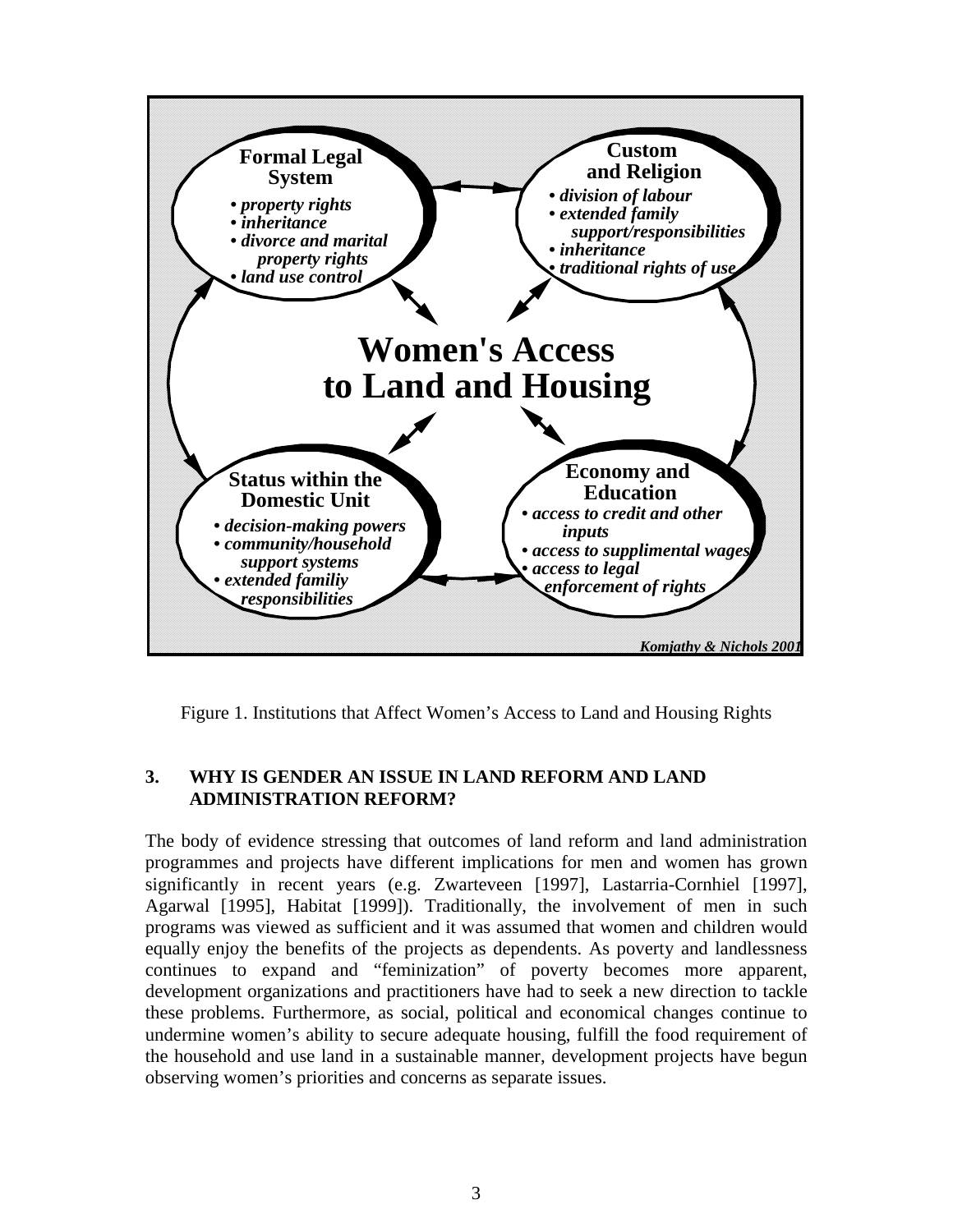Still, protecting and strengthening women's access to land and its benefits are not without adversities. The following example is a case in this point [for further examples see Nichols et al., 1999]:

**Documenting Customary Tenure**: In several African countries (e.g., Zimbabwe, Uganda, Malawi) there have been recent discussions and proposals to document or register customary rights in land as part of the development of national land policies. The arguments for these certificates of customary tenure and for registration are that the processes will:

- provide greater security of tenure on customary lands;
- provide a document that can be used as collateral for credit;
- provide more information for planning and land management.

Despite the merits or limitations of the processes, there could be significant impacts on women's access to land. The major difficulty is the fact that such documentation effectively freezes customary rules that are in place at the time. No account is made, for example, of such future rights as the right of a woman to return home and receive a parcel of family land after a divorce. Limited rights such as the right to pick fruit or gather wood on another's property may be eliminated by the documentation.

Then there is the question of whose name(s) the certificates or registers will record. For example, will the name be the *de facto* head of household, who may be a woman whose husband works away from home, or the *de jure* head of household according to customary law; there are limitations with both of these approaches, including the problem of whether the documents have priority over customary law in cases of inheritance when both names are recorded.

### **5. MONITORING AND EVALUATING THE SITUATION OF WOMEN**

Having some measurement system for evaluating access to land is essential if the 'success' or 'failure' of a particular program, policy, or project is to be determined. There needs to be a set of indicators that can describe the situation before, during, and after something (e.g., a new law, a titling project) has occurred. Basically this is the same as a deformation survey of a dam – campaigns of measurements at discrete intervals of time to detect movement. The problem in measuring access to land is similar to the problem of determining which points on the dam are critical in detecting movement. These 'points' become indicators.

Measurement of access to land needs to involve both qualitative and quantitative parameters [See, for example, Nichols, et al., 1999]. Surveyors and other land administrators tend to think primarily of property rights to the surface of the land together with its fixed improvements. The focus becomes the quantity of rights (e.g., leasehold, freehold, easement), the size of the parcel of land, or its economic value. On the other hand, social anthropologists have tended to emphasize the uniqueness of land tenure systems within a given culture and focus on the nature or quality of the rights that may be involved. Both approaches are valid for certain purposes and both have their limitations. If, however, we are to design a way of measuring women's access to land it may be important to draw on both approaches.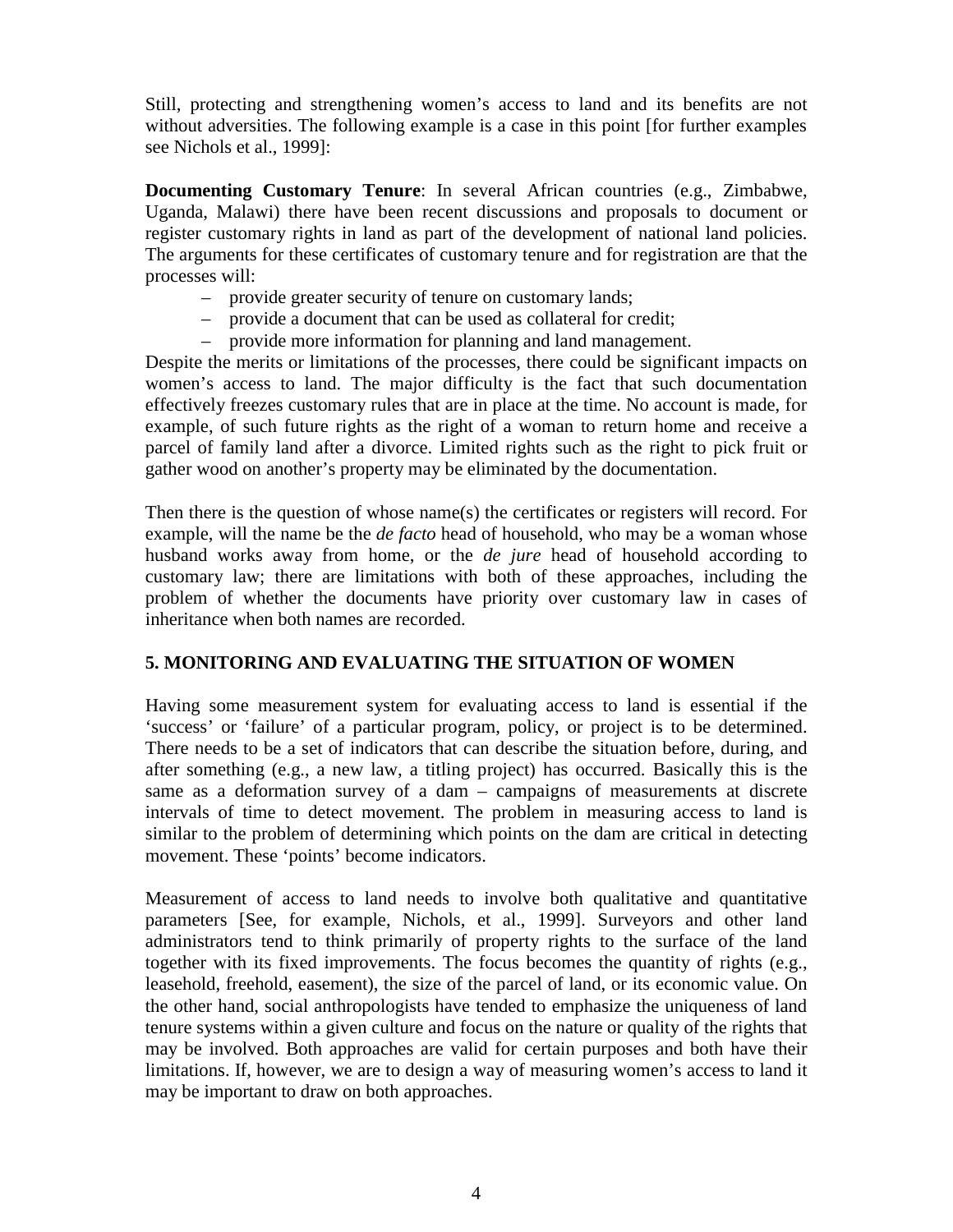One way of examining the quantity of rights is to view the 'bundle" of rights as a spectrum. At one end of the quantitative spectrum are temporary rights of use. At the other end is absolute control over what can be done with a particular resource, including who else can use the resource and for how long. Somewhere in the middle of the spectrum is the management of the resource where there is more limited decision making power (e.g., the ability to transfer rights and the opportunities to reap the direct and indirect profits from the resource). An English common law freehold estate then might be considered to be at the management level subject to the overall control of the state. A short term leasehold might be considered a temporary use right.

Examining the quality of the rights to determine indicators is more complex and only a few examples can be given here. One measure of quality is the legal security of the rights, i.e., how well do formal law (e.g., legislation) or informal law (e.g., traditional or local community rules) protect the ownership of the rights. Thus, for example, inheritance through entail or patrilineal inheritance rules may limit women's right of management or control. Physical security is another indicator that may be affected, for example, by war or by custom in many countries where land is seized by the male relatives on death of a husband. A third example of quality of rights is transferability. Use rights may often be non-transferable because they are vested in a family or particular family members. Furthermore, transferability may be affected by the quality of the evidence of the right, such as an official document or register.

In assessing the quality and quantity of rights, the scope of potential rights of access must be broad. For this reason we have chosen the term "access to land and the benefits of land". Some of these direct and indirect benefits that should be considered in measuring access include:

- rights to shelter;
- rights to access water, firewood, fish, or fruit;
- rights to shares in inheritance on the death of a family member;
- rights to shares in land and improvements on the death or departure of a partner in an informal marriage;
- rights of access to financing and financial inputs;
- rights to the profits from the use or sale of the resource;
- social status in the community based on access to land;
- role in decision-making (e.g., management and control).

The next step for project managers, policy makers and others who want to know more about the quantity and quality of access to land, is what specific indicators might be used? These will be important in pre-project assessments and in later monitoring and post-project evaluation. Again only a few samples can be given here.

In many land administration projects and programs the conventional approach has been to use documents of land rights or land registry records. This has the advantage of being straightforward and reasonable objective but the limitations are many. Even in western countries title documents and registers only record a limited set of rights and the situation is made more complex in customary societies and less-developed nations where either: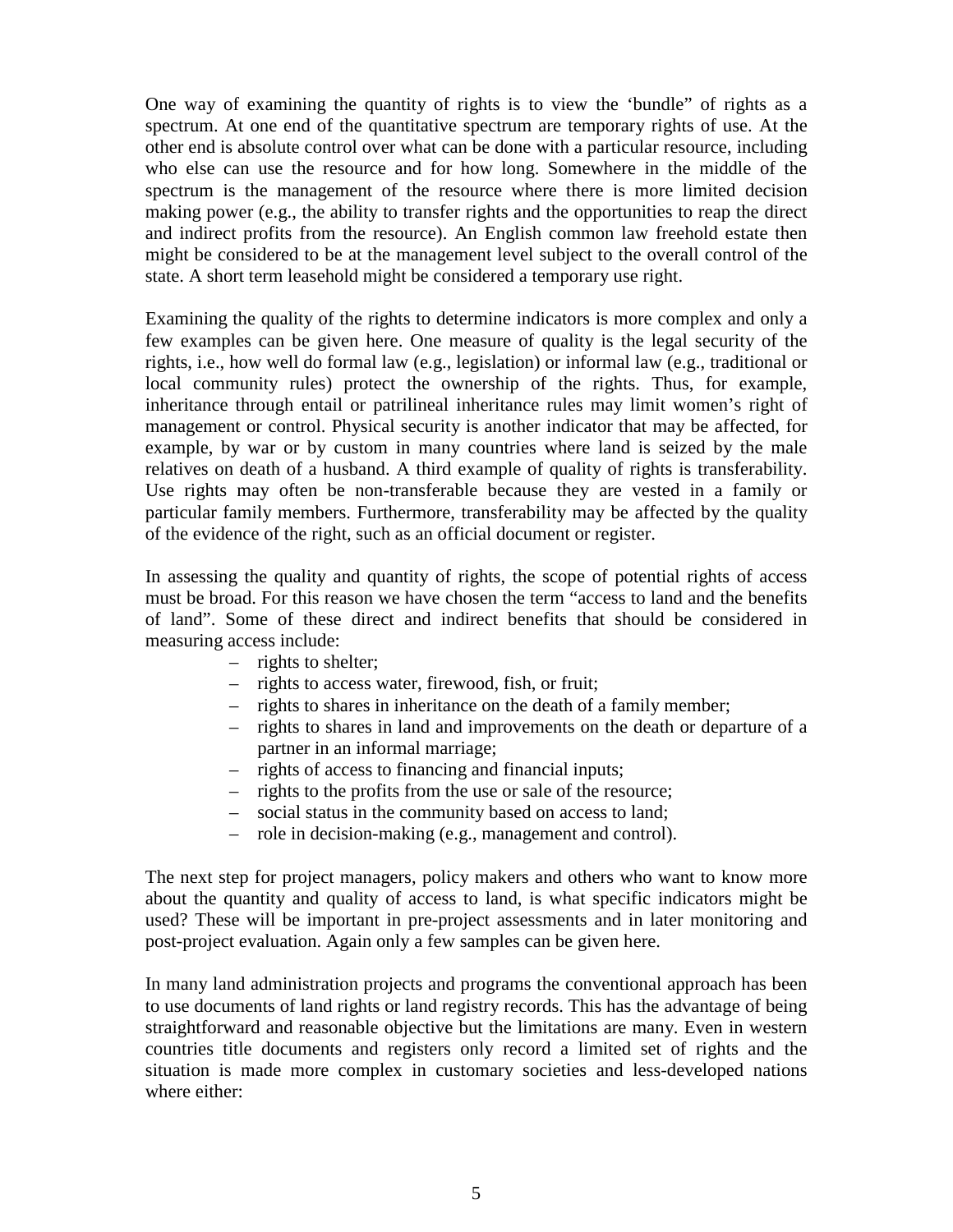- few documents or registers exist;
- they may not be up-to-date or complete;
- they may not reflect the on-site situation;
- they often only list one name (*de jure* head of household)
- they probably do not reflect the variety of formal and informal rights that exist through custom and tradition.

A second major indicator used to measure access to land is legislation, such as laws for inheritance, divorce, or land use. This however may also be misleading since the formal legislation may not reflect what actually is accepted as practice on the ground. One example are the divorce laws in some socialist states which may recognize equal division of property. How well a woman's (or man's) rights might be protected on divorce, especially in impoverished rural regions, will also depend on the degree of access to the courts, ability to finance litigation, and the degree of support provided by the family or community. Similarly calls for equal rights in constitutions can be quite meaningless in the actual practice of local communities.

Other indicators include physical occupation or proof of the actual exercise of the rights. Again this has some difficulties in that it may not agree with the formal (legal) status and it may be difficult to observe (especially in a short time span) all of rights in play. Related to these indicators are indicators such as: *de facto* head of household; primary food provider; community acceptance or agreement of someone's rights; or the share of financial and labour inputs. Even more difficult to measure objectively and completely are factors such as social status and decision-making power.

# **7. RECOMMENDED GUIDELINES FOR SURVEYORS IN LAND ADMINISTRATION AGENCIES AND PROJECTS**

The surveying community should not underestimate its role in allocating, adjudicating, protecting, and changing the way in which people hold rights to land. In the past the major impact was the size and shape of land parcels and the general pattern of the parcel fabric. Today, surveyors also have a role in land reform and promoting security of tenure in ensuring that the cadastral systems, laws, and procedures put in place during such reform do not adversely affect the rights of groups and individuals that the reforms were meant to benefit.

Learning more on how to approach the gender dimension of such programmes and projects and acquiring the tools necessary to address them are vital for securing a more equitable outcome. The following section discusses some of the measures that should be considered by practitioners working in development of human settlements both rural and urban environment. The authors are aware that it may not be possible or practical to exhaust all of these measures during a project cycle. Also, collecting gender disaggregated data as well as general information on women and minorities often prove to be a serious challenge. Recently however, there has been a significant, although far from sufficient, increase in the number of sources offering applicable data and information.

The special focus of this paper is on rural development, but most recommendations are also applicable in urban development projects.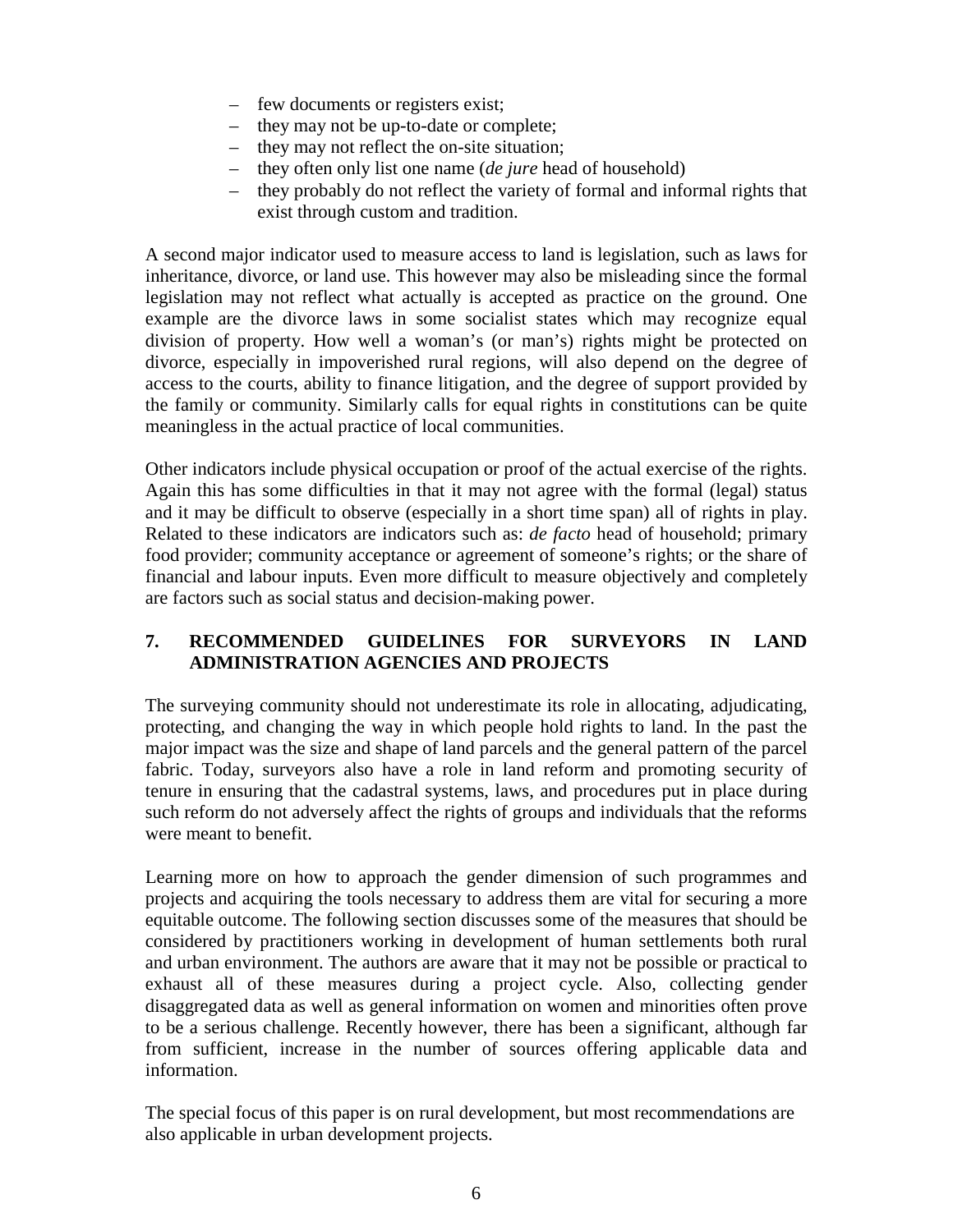# **7.1 Land administration procedures should accommodate all segments of the population**

- *Ensure women's ACTIVE participation in the processes.* This includes ensuring that women in the community affected and on staff are involved in the project or policy processes, not as an afterthought, but from planning, to implementation, and to evaluation of the results. This is not always an easy process and sensitive ways must be found in some communities to allow women to share their views and experiences openly, especially with strangers. Another way in which women in the community or organization can be encouraged to participate is to provide role models, such as appointing women as key project members and supporting them.<sup>1</sup>
- *Obtain knowledge of the local situation.* For project managers to know whether women's access to land may be an issue, there is a need for an adequate pre-project assessment of the situation. The level of detail and complexity will depend on the local situation and the objectives of the project. However, if the situation does appear to have issues directly related to women's rights, then special measures may have to be taken to understand the potential implications of the project. This can be assisted by monitoring changes during the project and by obtaining feedback from women as well as male community leaders before and during the project. Postproject evaluation (the role of which is too often disregarded or minimized) is also important for understanding what worked and what did not and what were the lessons learned.
- *Provide opportunities for women's rights to be explicitly recognized.* If a land titling, cadastral surveying, land registration, or information system project is going to document rights to land, then decisions need to be made as to: what rights will be included? whose names will be documented and based on what evidence? and how will these names be kept up to date? In addition there is a need for the decisions made on these issues to be acceptable to the recipient community to ensure the sustainability of the systems introduced.
- *Support women in land administration organizations.* In major internationally funded projects, women employees often do not have the same access to opportunities on the project. Yet these women may be able to help foreign project members and recipient organization staff to better understand the issues related to women's access to land locally. They may also be a communication bridge to the community's women. Projects can also enhance women's sustained participation in a land project through education and training. The Swedish International Development Agency, for example, has required that 50% of all participants in cadastral training and education projects abroad be women.
- *Ensure effective access through other support.* Providing equity is not enough. To be effective, access to land must also include access to other resources (such as financing, technology, and training) and to required support systems (e.g., water,

 $\overline{a}$ 

 $1$  The importance of role models was made very apparent to Dr. Nichols in her first year of teaching cadastral surveying. After a guest lecture by the only woman cadastral surveyor in Canada at the time, one first year foreign student wanted to know whether all cadastral surveyors in Canada were women.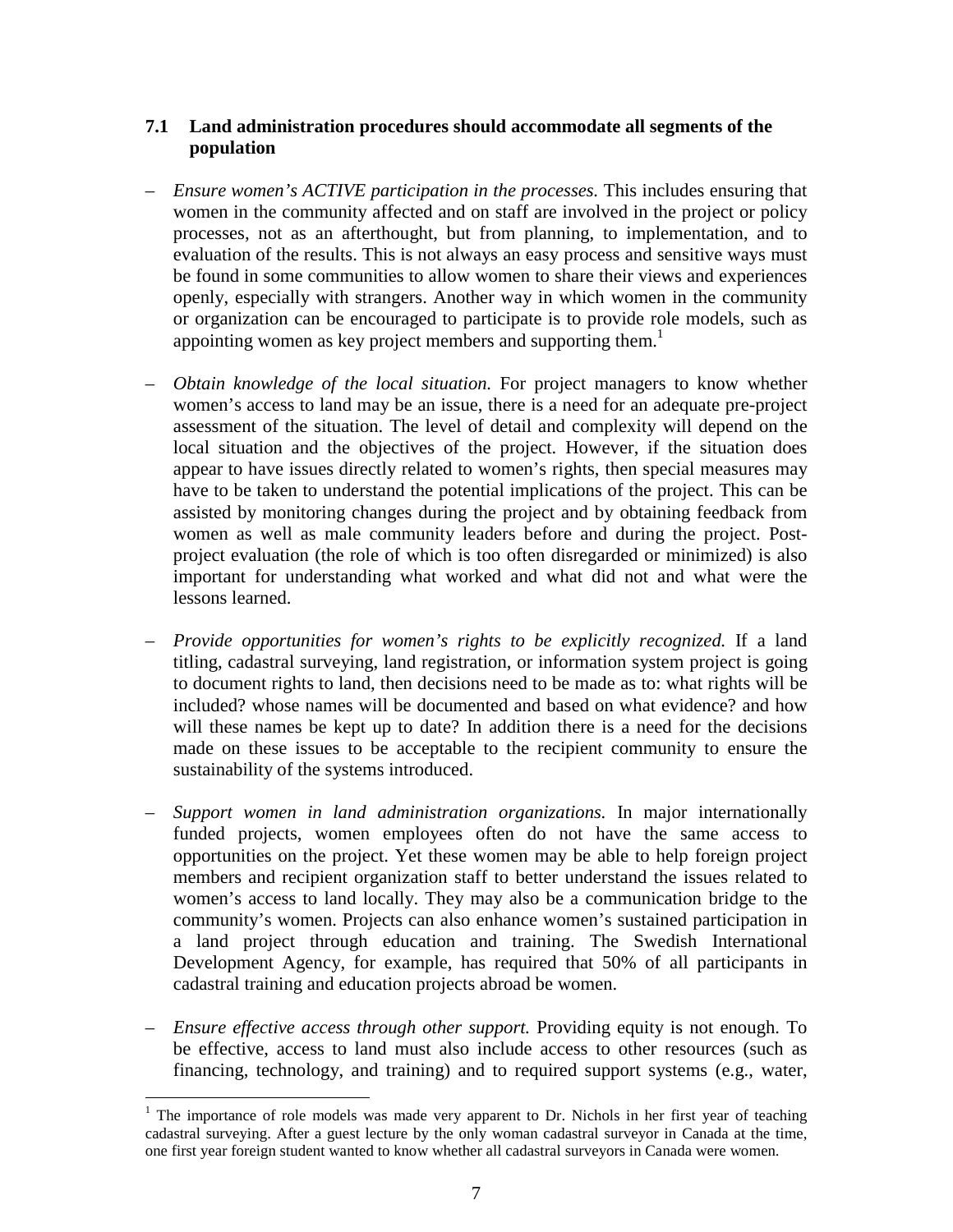roads, marketing co-operatives). Without these resources and support, the projects may leave nothing but paper titles behind.

- *Share awareness of the issues and their complexity.* Just being aware that there may be some potential issues is a long step forward. This will help project managers, task managers, and other participants in policy formation or project design understand that they need to be sensitive to potential impacts. Awareness of the complications in what may have seemed to be a straight forward surveying project, may help professionals decide whether or not people with specialized expertise may be necessary. It is also important that surveyors share this awareness with their staff and others involved in the projects.
- *Include women among surveying professionals working with local communities.* Female professionals might be able to establish connection with women's groups in communities where religious or cultural customs prohibit social contact between the sexes or when women are not allowed to speak publicly in the presence of their husbands. It is however equally important that female professionals responsible for these tasks have a good understanding of the gender dimensions of the project, the local situation and are willing and able to undertake these assignments.
- *Add a spouse's or partner's name to all legal documents concerning land rights, including any official register of land rights.* This helps to prevent fraud, adds security for the woman beyond family or legislative recognition (e.g., matrimonial laws), and helps to ensure that both partners understand what their rights are.
- *Consider that women have limited access to financial resources.* Any procedures that would require financial compensation should be carefully examined not to present an additional burden for women and exclude them from the benefits of the project.
- *Safeguard and enforce women's rights.* Pottier [1999] and others suggest that women often lose access to certain resources when those become profitable or receive more attention.
- *Explain the rights and obligations associated with holding title to land.* Women should feel comfortable about being title holders. They should understand the rights, responsibilities and opportunities granting title to land carries and the potential changes and consequences this may bring in terms of their status (i.e. fees to be paid during transaction, possible tension with male relatives, etc.)
- *Discuss the meanings of land administration terms with women.* For instance, women's understanding of the term security of tenure or ownership can be greatly different from what men think [Varley and Blasco, 2000]. This should be within a non-threatening environment where women are not afraid to ask questions.
- *Establish land administration institutions that are responsive and accommodating to women as well as men.* Efficient, decentralized land administration agencies are better able to serve the community. Participatory methodologies and decisionmaking structures can provide opportunities for inclusion.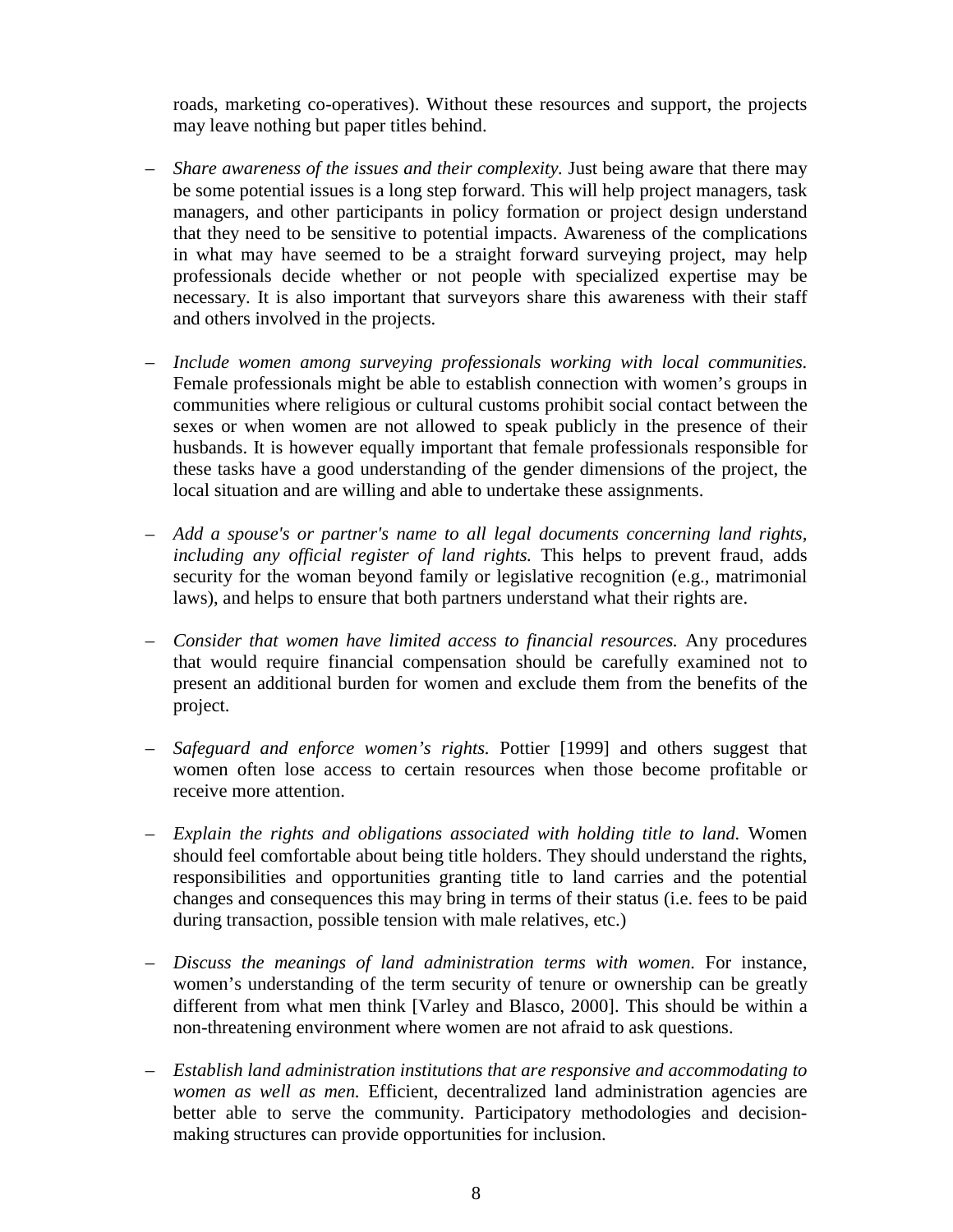- *Simplify registration procedures.* Women, especially poor women and female heads of households are often unable to comply with excessive documentation requirements. They are also unlikely to represent their interests effectively and in a timely manner required in procedures designed with a bias toward the more affluent segments of society.
- *Recognize women as stakeholders.* Zwarteveen [1997] emphasizes the importance of women's informed participation when individuals' access to water and land is determined. Their active participation throughout the program - from research to implementation and post project evaluation - is key if their interest is to be taken into account. This participation also has to be in a meaningful way. They have to be informed of their rights and a support system has to be in place to help them defend those rights.
- *Propose alternative ownership models.* There are instances where combining individual, common, public or group ownership may provide a better solution for women or groups of women to secure or extend their existing rights. Under customary regimes women have use rights to their male relatives land. During privatization programmes they can easily lose these rights if the land is titled under the name of the male relative without giving consideration to women's overlapping use rights. Identify joint ownership interests during registration where applicable.
- *Document lessons learned and best practices.* Obtaining relevant and reliable information regarding the situation of women is often difficult. For that reason, sharing information and experiences within the surveying community has enormous significance.

### **7.2 Removing barriers to access to information**

- *Disseminate information in a way that is comprehensible by women.* It should be taken into consideration that the illiteracy rate is much higher among women than men. Adoption of training and advisory materials for the non-literate population is essential. Employ those forms of media that reach women in rural areas and in poorer districts of cities.
- *Consult those women directly who will be affected by the program outcomes.* More and more accurate information can be gathered as to the priorities and interests of women when they are asked directly.
- *Ensure that there is a two-way communication mechanism in place between women and surveyors.* Women's experience and knowledge should be part of the initial community assessment. Facts pertinent to the project should be communicated to women by development professionals and women must have opportunity to voice their concerns without being intimidated. Religious and customary laws governing the interactions between women and "outsiders" must be understood before the project, be adhered to, and worked around (e.g., by employing women to conduct the interaction).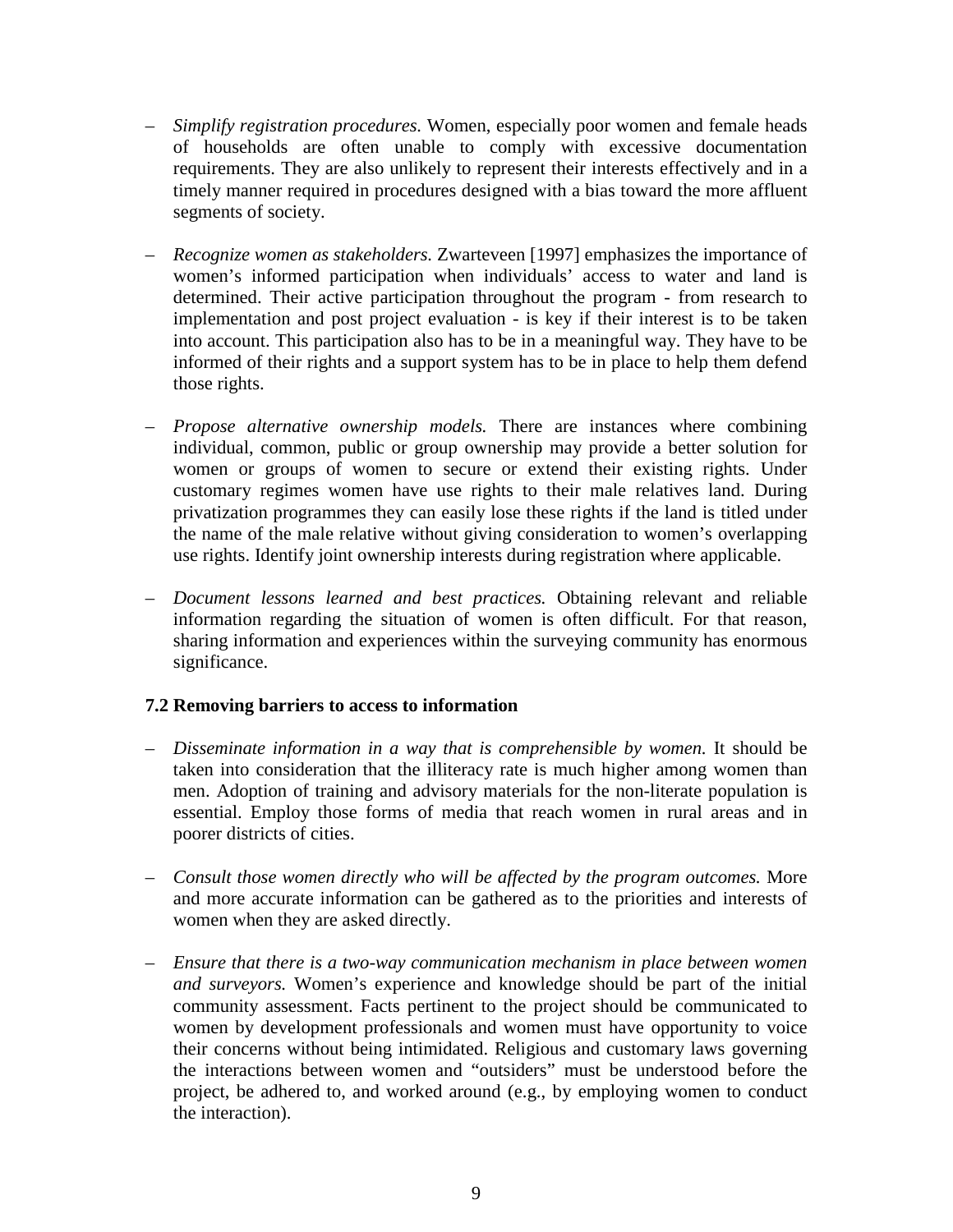### **7.3 Increasing awareness about the obstacles hindering women's participation**

- *Be aware of women's daily schedules.* Plan meetings and information sessions during that part of the day when women are able to attend. Accommodate women's request in terms of timing and location. Women are seldom able to visit geographically remote areas for the purpose of attending meetings.
- *Analyze decision-making patterns within domestic units.* It is often the male head of the domestic unit who is viewed as the decision maker and it may be so. Research has shown [e.g. World Neighbours, 2000] that the male decision maker does not necessarily represent the interest of the women and children in the domestic unit. Receiving independent input from women is essential when a project may affect their well-being.
- *Recognize the different needs of different women*. All women are not equal. Women who are economically in a better position have different interests than poor women, and their participation and input do not replace poor women's participation and input. Instead, it represents another segment. Special attention need to be given to the situation of divorcees, female heads of households and widows.

### **7.4 Working with the local customary community**

- *Identify rural institutions in charge of the implementation of customary rules.* One of the important elements in the project or programme may be an interdisciplinary approach. Surveyors are not sociologists or anthropologist, nor micro finance experts. Part of any successful project is knowing when to bring in the experts.
- *Oversee the legitimacy of women's land claims.* Women's access to resources can only be sustainable if it is viewed by the community - both men and women - as legitimate. Projects should strive to allocate resources equitably and strive to ensure acceptance by the members of the community.
- *Investigate what rights in what areas* (inheritance, divorce, property rights, family law etc.) *are upheld in the event of controversy between written and customary laws.* Once again experts (lawyers and others) can provide project managers with a better understanding of the issues, the status of the law, and any contradictions.
- *Acknowledge when there is a problem regarding women's unequal access to land and associated resources.* Women's lack of access or insecure access to housing and productive resources are not always transparent and customary tenure systems vary from place to place and even in time as the social and economic fabric of rural communities are subject to transformation and modernization. Bringing the issue to the attention of appropriate authorities may not always be popular but may be considered part of a surveyor's code of ethics.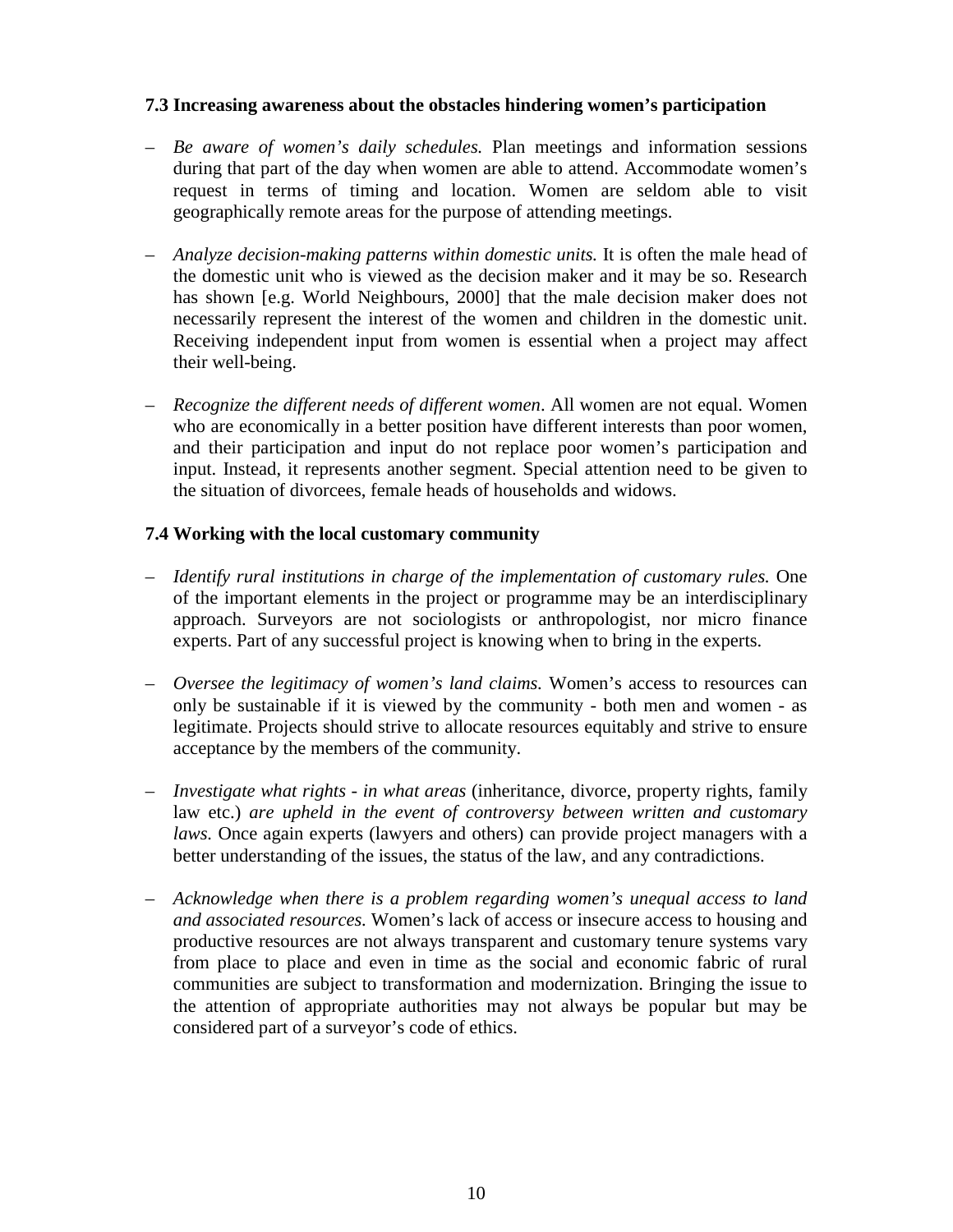# **8. CONCLUSIONS**

Providing secure and effective access to land for women can benefit families, communities, and nations through, for example:

- increased economic opportunities;
- increased investment in land and food production;
- improved family security during economic and social transitions; and
- better land stewardship.

However, these benefits can only be fully realised if the strategies adopted for improving women's access to land work in practice and if decision-makers and project teams are aware of those strategies that do and do not work. They need to know about the quality and distribution of rights in land, the economic and cultural impediments that limit women's effective and secure access to land, and the benefits that can be achieved by enhancing women's access. They also need to know what options for improving equitable access to land exist and be able to evaluate the full range of implications of these options.

Surveyors have an impact on land tenure systems worldwide. This implies that the profession also has a special responsibility to society. As the land tenure issues grow increasingly complex and become more diverse, the profession has a responsibility to know more about the issues and to do more to ensure that the systems for administering property rights serve all societies well.

### **REFERENCES:**

Agarwal, B. [1995]. *A Field of One's Own: Gender and Property in South Asia*. Cambridge University Press, Cambridge, United Kingdom.

Crowley, E. [2001]. In "Helping the dirt-poor." *The Economist,* Feb 10-16, p. 50.

Crowley, E. [1998]. "Women's right to land and natural resources: Some implications for a human-rights based approach." *Workshop on "Rights-based Approach to Women's Empowerment and Advancement and Gender Equality*." Rome, Italy.

Ericsson, A. [1999]. "Women's access to land." *Survey Quarterly*, No. 20. pp.11-15.

FAO [1999]. "A Technical Background Paper on Gender Issues in Land Tenure" Paper prepared by the Sustainable Development Department, FAO for the UN High Level Consultation on Rural Women and Information, Rome 4-6 October 1999. Http://www.fao.org/docrep/meeting/X2985E.htm

Harden, B. [1990]. "Good Intentions." Chapter 5 in *Africa: Dispatches from a Fragile Continent.* New York: W.W. Norton and Company.

Komjathy, K. [1999]. "Women's access to benefits from land and natural resources. A bibliography." Land Tenure Service, FAO, Rome.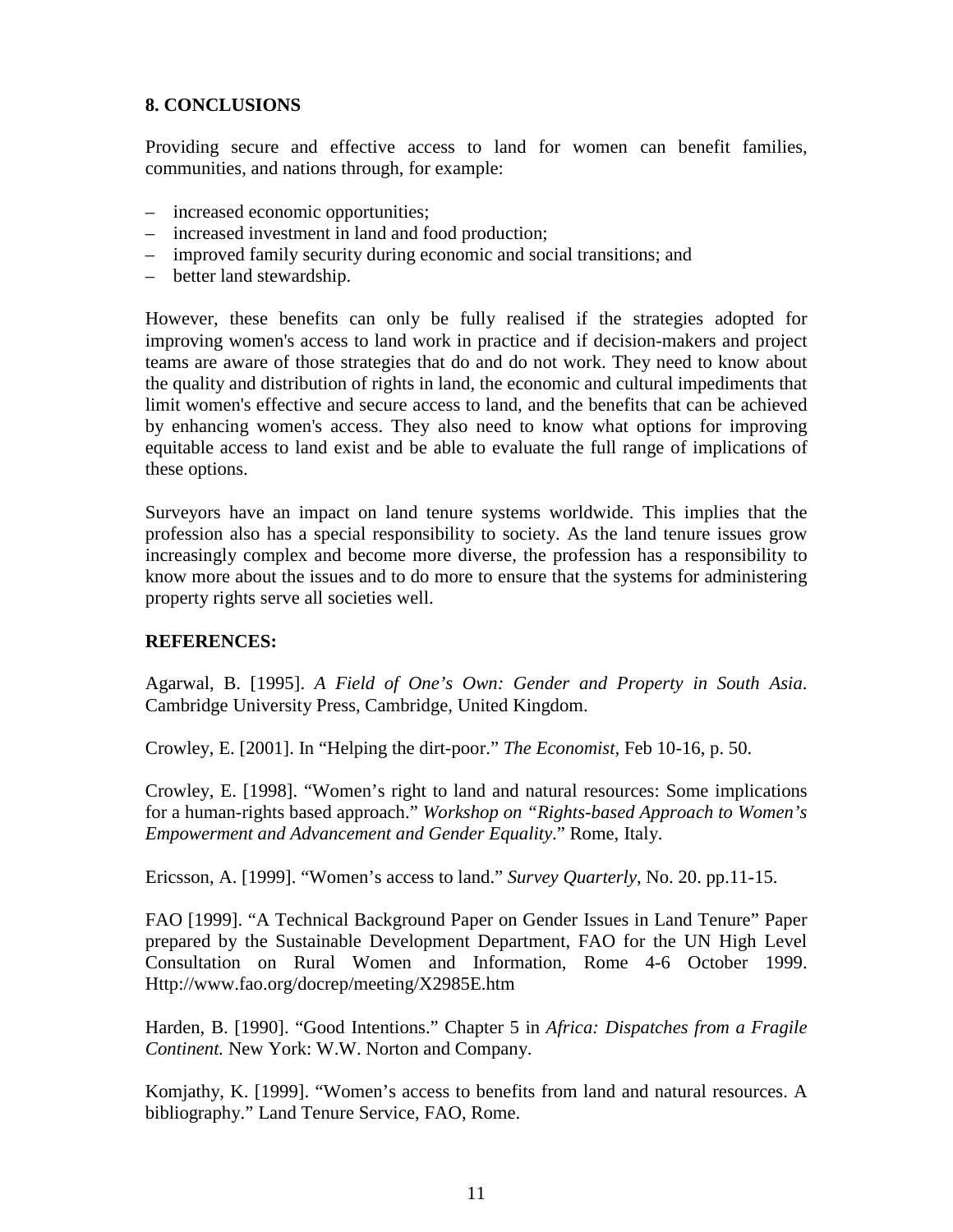Lastarria-Cornhiel, S. [1997]. "Impact of privatization on gender and property rights in Africa." *World Development,* Vol. 25. No. 8. Pp.1317-1333.

Nichols, S., E. Crowley and K. Komjathy [1999]. "Women's access to land: Surveyors can make a difference." *Survey Quarterly,* No. 20. Pp. 16-19.

Pottier, J. [1999]. "Food Security and Gender: Information Gaps and How to Plug Them." FAO High Level Consultation on Rural Women and Information, FAO, Rome. http:www.fao.org/docrep/X3803E/X3803E18.htm

Sida and UN Habitat [1995]. *Proceedings of the International Workshop on Women's Access, Control, and Tenure of Land, Property, and Settlement.* Preparation for Habitat 2, Swedesurvey: Gavle, Sweden.

The United Nations [1995]. The Fourth World Conference on Women: Action for Equality, Development and Peace, Beijing, 4-15 September 1995.

UN Habitat [1999]. "Women's rights to land, housing and property in post-conflict situations and during reconstruction: A global overview." *Land Management Series No. 9*. United Nations Centre for Human Settlements (Habitat). Nairobi.

Varley, A. and M. Blasco [2000]. "Gender and Property in Mexico's *colonias populares."* Paper presented at the session on 'Gender and Property in Latin America' at the XXX International Congress of the Latin American Studies Association, Miami, 16-18 March 2000.

World Neighbours [2000]. "Gender and Decision Making: Kenya Case Study." World Neighbours, Nairobi.

Zwarteveen, M. Z. [1997]. "Water: From basic need to commodity: A discussion on gender and water rights in the context of irrigation." *World Development*, Vol. 25. No. 8, pp.1335-1349.

### **CONTACT**

Katalin Komjathy Dept. of Geodesy & Geomatics Engineering University of New Brunswick P.O. Box 4400 Fredericton N. B. E3B 5A3 CANADA Tel. + 1 303 543 7726  $Fax + 15064534939$ Email: komjathy@unb.ca